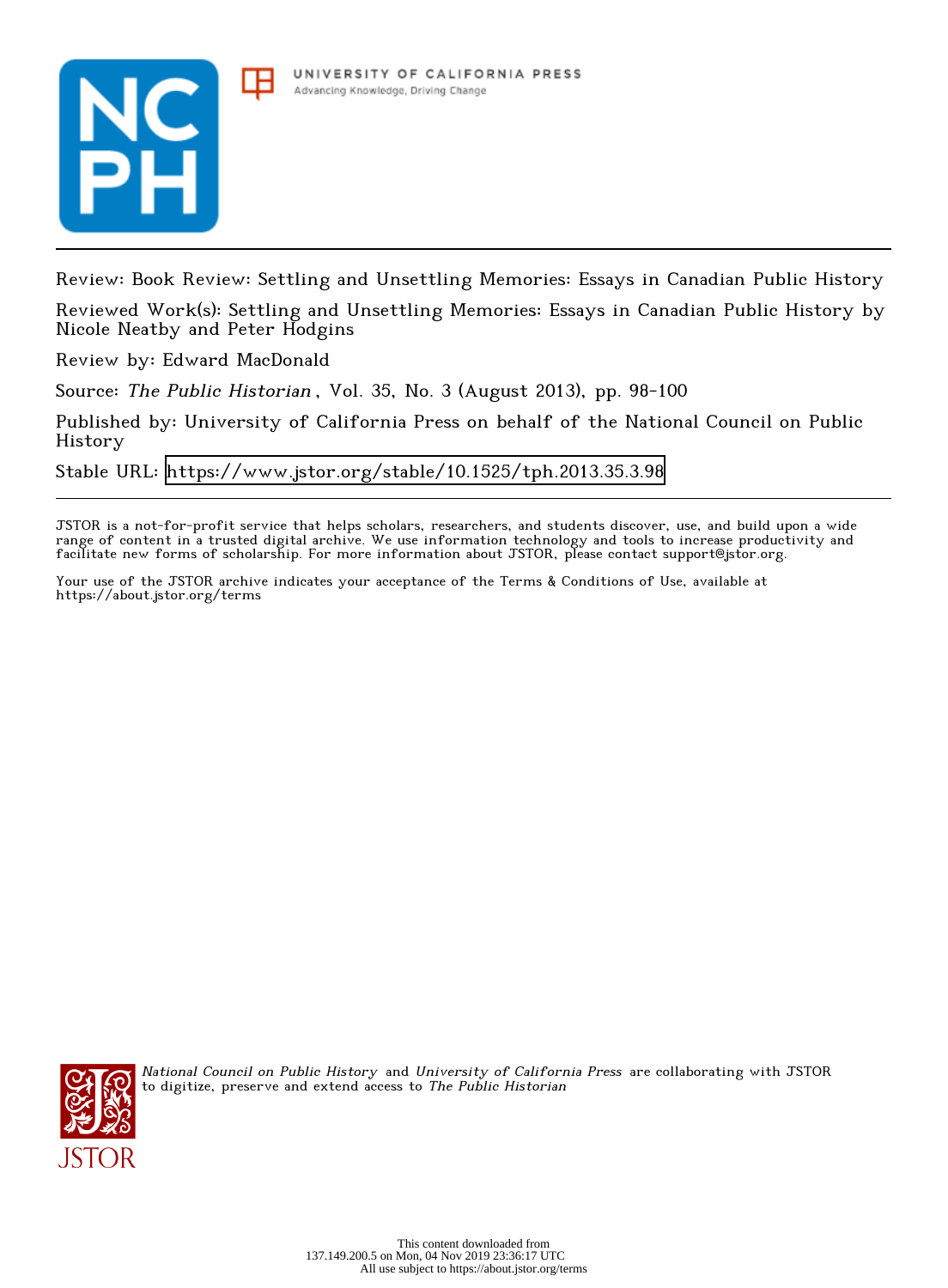## Book Reviews

Settling and Unsettling Memories: Essays in Canadian Public History edited by NICOLE NEATBY and PETER HODGINS. Toronto: University of Toronto Press,  $2012$ . xii  $+458$  pp.; images, notes, bibliography, index; clothbound, \$95.00; paperbound, \$45.00; e-Book, \$39.95.

Those who teach public history in a Canadian university setting are often at a loss to find a proper text. Every year I would put that question to book reps anxious to match courses and book sales. They seldom had a suggestion, and like many colleagues, I fell back on assembling my own course pack of disparate readings. There are basically two options here. One can work with texts that explore the nature of memory, or choose case studies that expose the battle for those memories. In Canada, the frustrating search for Canadian tropes and Canadian examples has often dictated the choice of readings. In Settling and Unsettling Memories, Professors Nicole Neatby, who teaches at St. Mary's University in Halifax, and Peter Hodgins, who works in the School of Canadian Studies at Ottawa's Carleton University, present a collection of essays that offer one-stop shopping for public history instructors.

The collection's eighteen essays are divided into six sections: ''Remembering the Heroic Past," "Pedagogies of Nation," "Visualizing and Revising the Past," "Cashing in on the Past," and "Entertaining the Past." It is not meant as a manual for practising public historians. Of the nineteen authors, only one, Lyle Dick, is actually a public history practitioner in the traditional sense of someone working in the field rather than studying it (and even he, as current president of the Canadian Historical Association, straddles ''theory'' and "practice"). The editors were determined to reflect in the collection the diversity of disciplines that concern themselves with collective memory, and so, although over half of the contributors are historians, other fields are represented: education, communication studies, literature, geography, art history, Canadian Studies. The range of perspectives is welcome, and the editors have resolutely struggled to constrain the discipline-specific jargon that might otherwise threaten readers' comprehension and try their patience. The result is less uneven than one might expect. Although some of the theorydriven essays will be heavy sledding for students (and perhaps academics!), others (for example, H. V. Nelles's foray into art history, ''The Art of Nation Building'') carry their learning lightly. There are familiar titles, witness Cecelia Morgan's influential deconstruction of the ''placing'' of Laura Secord in Anglo-Canadian tradition, and familiar authors, such as Concordia's Ronald Rudin and Ian McKay, but also new voices and new approaches.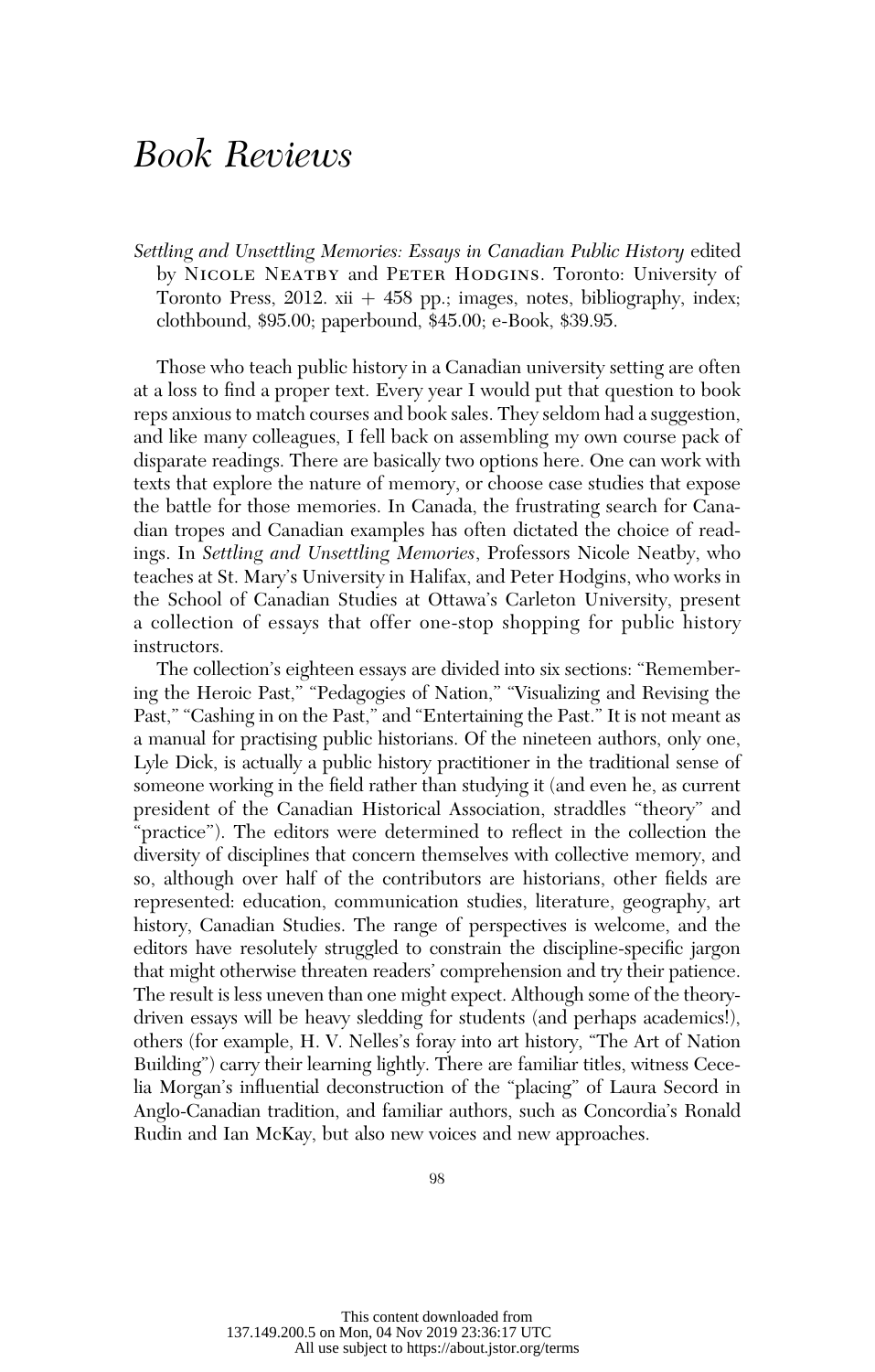As the title suggests, this is a book about contested memory. And more than anything else, it presents a way of approaching the past, specifically, Canada's past. That approach is carefully framed in the editors' useful introduction. "Who remembers and why?" they ask (4). What determines the version of the past that gets disseminated? How does that change over time and among different interest groups? To get at those questions, the collection targets "sites of memory" (8), material or non-material entities that over time acquire symbolic resonance in the memorial heritage of a community. Again and again, then, the collection addresses commemoration and presentation by deconstructing monuments, memorials, rituals, parades, celebrations, texts, advertising, websites, and moving images. One essay even argues that how history is presented in the classroom is the stuff of public history (Ken Osborne's curiously titled '''If I'm Going to Be a Cop, Why Do I Have to Learn Religion and History?': Schools, Citizenship, and the Teaching of Canadian History'').

There are highlights: the section on tourism and heritage (the former subverting the latter) is particularly good; Ian Radforth's dissection of redress campaigns over wartime injustice towards ethnic minorities is salutary; and the making and unmaking of heroes/heroines continues to fascinate. And there is unfulfilled potential, often in the conjunction between history and the creative arts. For instance, the evolution of Canadian historical fiction is a rich mine that is reduced here to a tantalizing handful of samples, while the art history pieces are too often obsessed with hegemonies. Yet, in every case, the essays probe and provoke, troubling received pasts, unsettling rather than settling.

The collection also exposes, quite unintentionally, an underlying tension in Canadian public history that crosses the admittedly blurred boundaries between three interest groups: public history teachers, public history students, and public history practitioners. Their concerns overlap when it comes to the stories we tell about the past; each cares about the stories that get told, who gets to choose them, and what they mean. And yet, there is a series of disconnects. Academics, myself among them, are intrigued by public history from an intellectual standpoint. For us, the past is not just a foreign country, but contested terrain. We ponder suggestive questions of authority and ownership. Perhaps, too, it is reassuring for us to think that interest groups and individuals outside the classroom and the conference venue might consider history worth arguing about. The attraction for students is different. Those who do not wish to teach think of public history as the course where the vocational rubber hits the road: a place where they can learn what careers are out there and what is required to access them. (At least, that is what my students tell me each year at the beginning of term.) That history is contingent, that the past is permeable, that memory is contested, may or may not help them make student loan payments. And then, of course, there are the practitioners themselves, who grapple every day with the practical challenges of mediating a changeable past for multiple publics. They, too, confront questions of shifting authority and possible meanings, but they do so